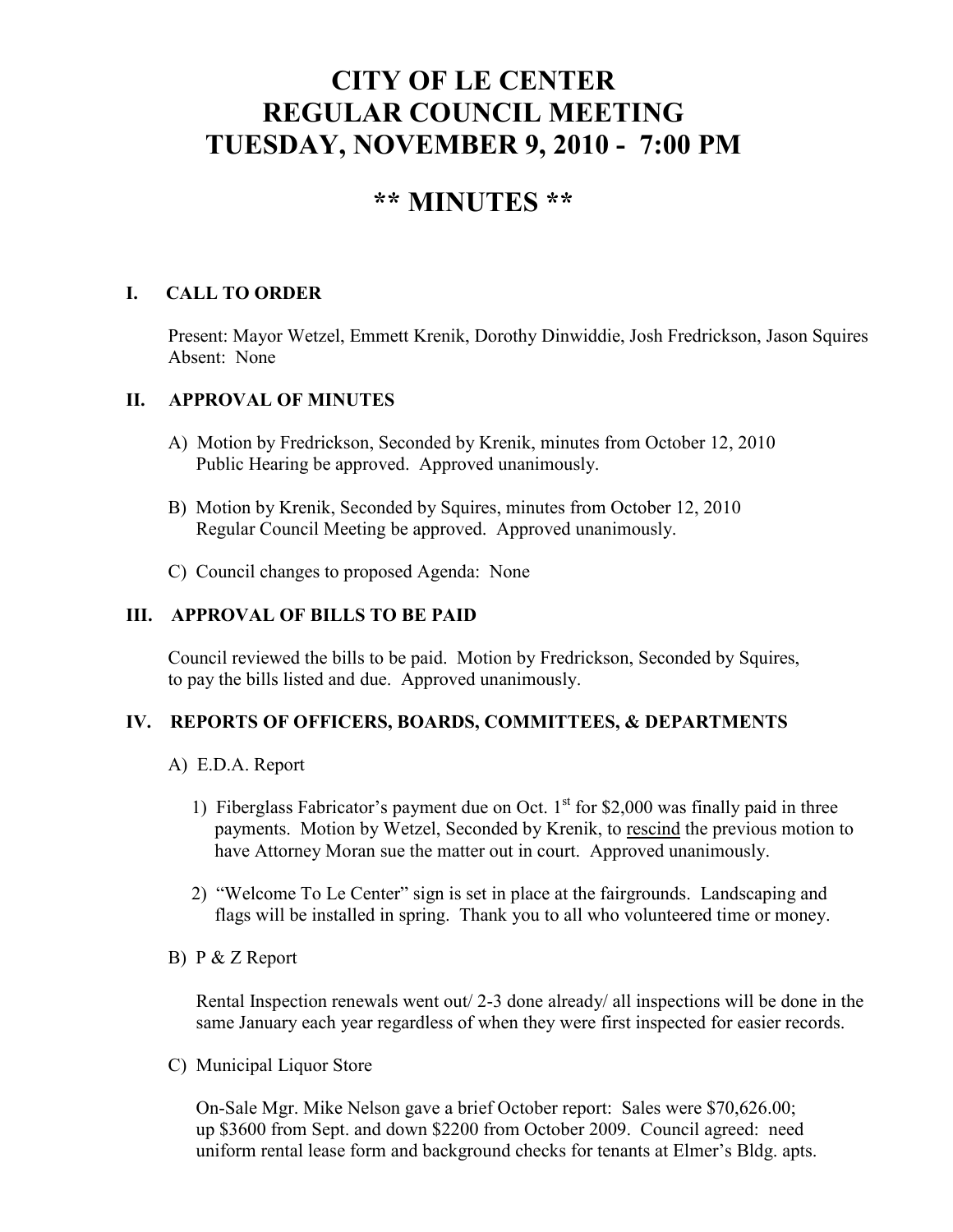#### D) Police Department

Police Chief Pfarr reported on the police activities for month of October: 144 calls/ 2,728 miles patrolled. Pfarr reported: video camera in Expedition ready for use. Second forfeiture vehicle has come in, owner wants to buy it back. Motion by Squires, Seconded by Krenik, sell the vehicle back to owner for \$2,000.00. Approved unanimously.

E) Water, Sewer, Streets, Parks

Public Works Superintendent Curt Roemhildt gave his monthly report:

- •Water- much time consuming work done for I.S.O. Company w/ fire department for city water protection system/ all hydrants are now listed and some were flow tested.
- Parks- bleachers all moved back/ fields are aerated.
- •Refuse- garbage pick-up the next few weeks will be on WED. Nov. 10 and WED. Nov. 24 due to the holidays/ three leaf pick-up dates went well.
- •Wastewater- biosolids were all hauled out onto our field in one day: 1 million gallons in dry sludge. Soon meeting with Menu Inspirations for changes to their Industrial User Agreement for 2011 (using 2009 figures) will go up approx. \$13,000.00.
- Streets- fall sweeping is done. The snowplows are on: remember all vehicles off the street at one (1") inch of snowfall until the street is plowed from curb to curb. When the plow hits the mailbox, city is responsible for repair. When the flying snow hits the mailbox, property owner is responsible for repair. New street signs for Minnesota Street will be green without the city logo as Council wanted.
- F) Bolton & Menk Engineering
	- 1) 2010-11 USDA Project- no new information/ all city info has been submitted.
	- 2) 2010 Minnesota Street Project- Hawbaker reported: will pour the N curb & S wing of street on 11/10; then mainline paving on 11/11; then back to S curb  $\& N$  wing next week. Railing at Gino's Abstract, Thrift Store, Taco Store = yes process with Lyle's Welding making them  $\&$  assess them back to the property as part of the project.

 General Contractor Gary Johnson spoke of the project: recent nice weather has helped immensely/ does not want to put in the last two west sidewalks due to chance of them not fully compacting and then sinking next spring/ will compact them & then gravel them for the winter/ will concrete them in spring 2011. Council agrees to allow the concrete sidewalks to be installed in spring 2011.

#### **V. PUBLIC FORUM**

 1) There were no communications or questions from the general public concerning the 2011 Preliminary Tax Levy or 2011 Total Budget. See levy comparison sheet on packet pg. 23.